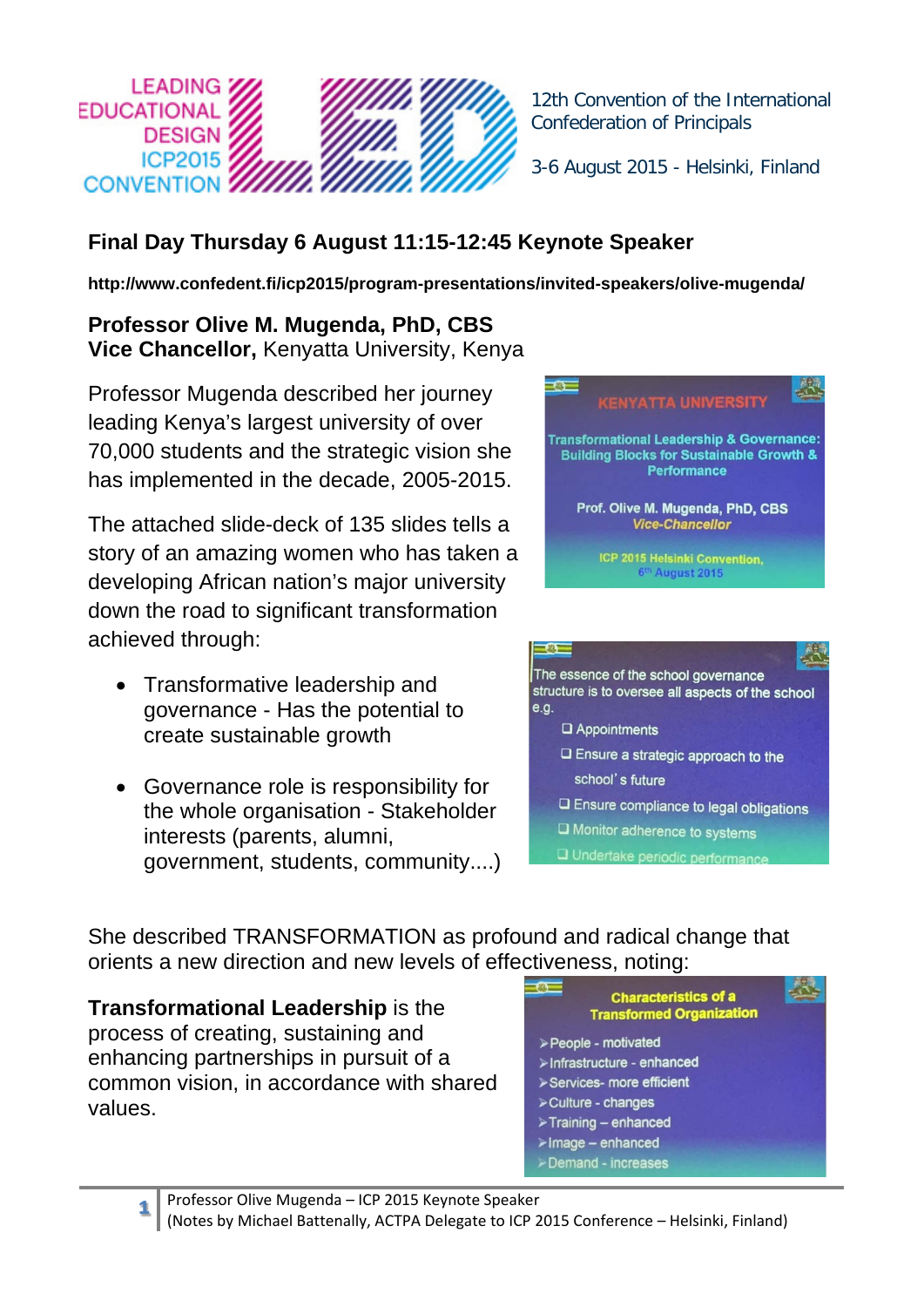To achieve this a systems approach required:

## INPUT- THROUGHPUT- OUTPUT- FEEDBACK (cycle)

Where THROUGHPUT is....

- Good governance
- Leadership
- Strategic
- Human skill
- Transformation process
- Creative
- Innovative......all of these to Move beyond status quo.....

She discussed a key construct of the change approach as Total Quality Management (TQM), which is reflected by the statements:

- Whole school focus mandatory
- Built on the vision, mission and goals
- Without change, there is no progress, so change what you do.
- Courageous and prudent risk takers (calculated, intelligent and manageable)....but have plan B just in case

She balanced her dynamic and courageous approach noting examples of risk which included:

- New management IT systems
- Invested in a hotel (constructed by the university without significant experience in such projects)
- Satellite campuses
- Started own construction company...50% cheaper building program.

In a lengthy, yet engaging presentation, Professor Mugenda discussed the diverse levers she accessed to achieve the change projects:

- Believe in people. They activate others
- Maximise on team effort
- Share urgency and vision
- "Surround yourself with people with winning attitudes and you will enjoy success"